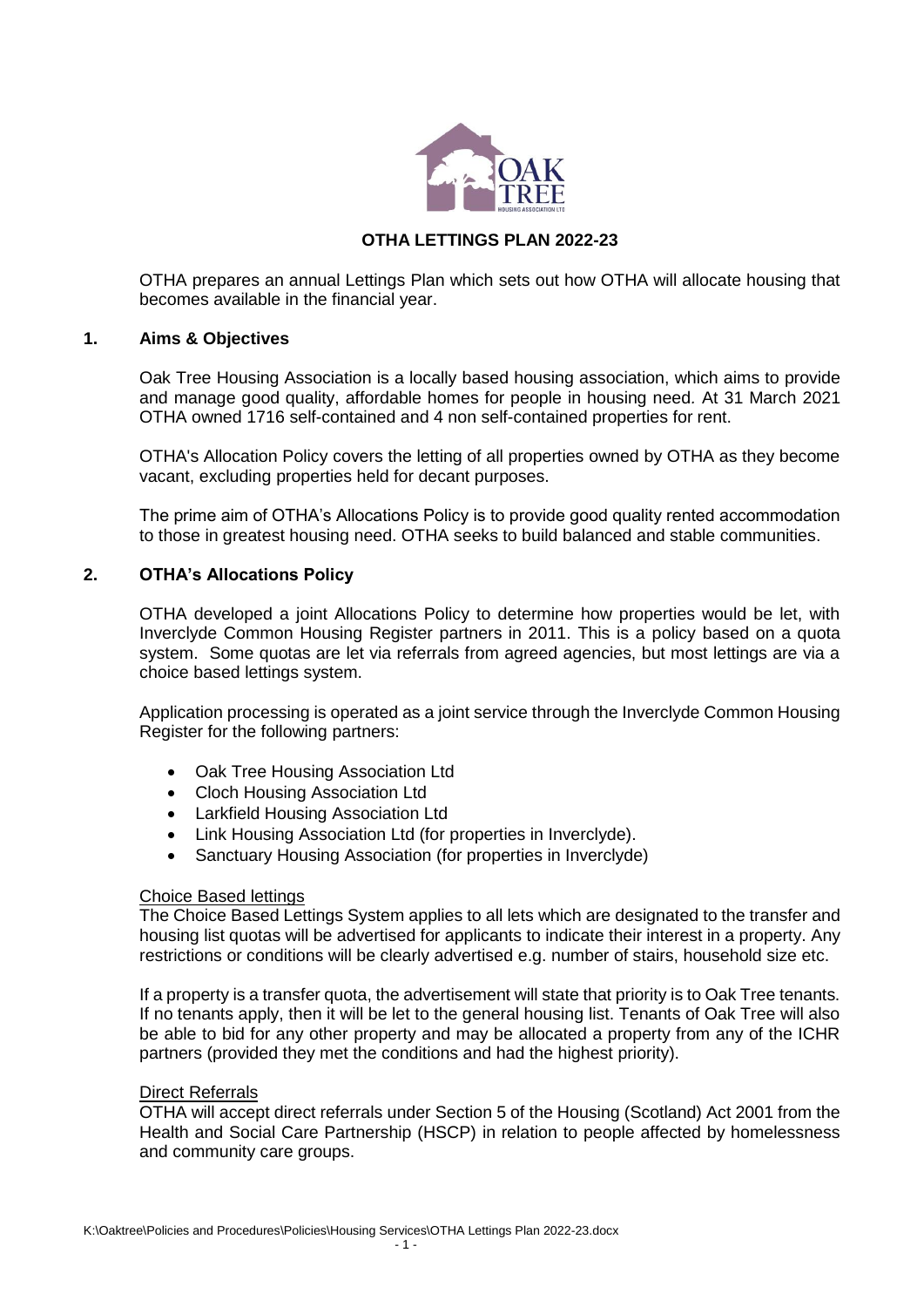# 2.1 Quotas

The target quotas in the current Allocations Policy in respect of **relets** by Oak Tree Housing Association are as follows:-

| <b>Source</b>                                                                                                                      |  | Quota                 |
|------------------------------------------------------------------------------------------------------------------------------------|--|-----------------------|
| Inverclyde Council - Referrals under Section 5 of the Housing                                                                      |  | Estimated 15% of lets |
| (Scotland) Act 2001 and leases of property to provide temporary                                                                    |  |                       |
| furnished accommodation.                                                                                                           |  |                       |
| The lets will be allocated according to the agreed protocol and<br>property management criteria including any agreed area specific |  |                       |
| policies for sensitive letting.                                                                                                    |  |                       |
| Inverclyde Council Referrals from HSCP for people with                                                                             |  | Estimated 15% of lets |
| community care needs. The aim is to make the best use of                                                                           |  |                       |
| OTHA's stock, particularly adapted or amenity housing.                                                                             |  |                       |
| Management Transfer of existing OTHA tenants who require to                                                                        |  | Up to 5 relets        |
| be rehoused as a result of disposal or demolition of their property                                                                |  |                       |
| or as part of the Under-Occupancy Letting Initiative                                                                               |  |                       |
| Of the remaining lets:-                                                                                                            |  |                       |
| ICHR Transfer List for existing tenants of OTHA                                                                                    |  | 10% of lets           |
| Other referrals - e.g. Inverclyde Womens Aid                                                                                       |  | Up to 5% of lets      |
| ICHR Choice Based lettings for all other applicants                                                                                |  | Remaining % of lets   |
|                                                                                                                                    |  | (est 85% of net lets) |

For relets, lets will be made to the various quotas in rotation according to the date a relet is notified, in order to fairly distribute the house type, area and demand level between the different quotas. If it is not possible to make a let to the allocated quota due to the list or referrals or applications being exhausted, the default quota will be the general housing list.

In relation to new lets, the HTSSC decide what quotas are to be applied in advance. This usually reflects the quotas above, but may be amended to take account of the nature of the building, the facilities offered and any specific client group named in the funding package or conditions of site transfer.

#### 2.2 Former Ravenscraig Hospital Site

The new build site at the former Ravenscraig Hospital Site, Greenock is a development of 71 properties and it is estimated that they will be completed between April and December 2022.

The housing mix is as follows:-

| <b>Size</b> | <b>Type</b>                 |       | <b>Number</b> |
|-------------|-----------------------------|-------|---------------|
| 1 bedroom   | <b>Cottage Flat</b>         |       | 2             |
| 2 bedroom   | Wheelchair adapted flat     |       |               |
| 2 bedroom   | <b>Cottage Flat</b>         |       | 11            |
| 2 bedroom   | House                       |       | 15            |
| 3 bedroom   | House                       |       | 32            |
| 3 bedroom   | Wheelchair adapted house    |       |               |
| 3 bedroom   | Wheelchair adapted bungalow |       |               |
| 4 bedroom   | House                       |       | 2             |
|             |                             | Total | 71            |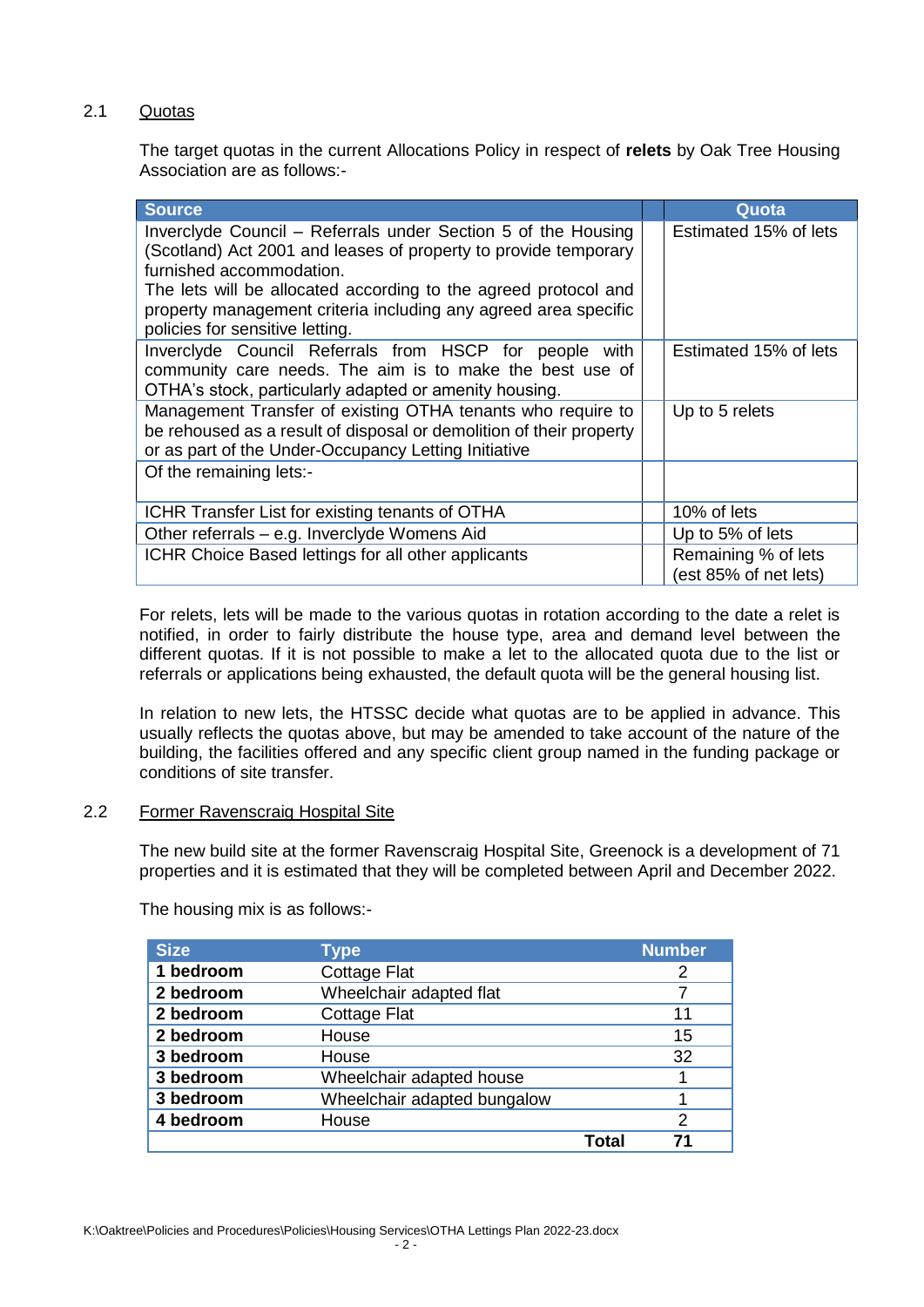#### Homeless/Section 5 Referrals

The policy of allocating up to 15% of lets to Section 5 referrals would mean that 10 houses were let in this category. There is not generally a large demand from Section 5 referrals for 2. 3 and 4 bedroom properties therefore the proposal is to only allocate a maximum of 5 to this category. It is likely that the referrals will be split across the house types, depending on the needs of the individuals referred.

#### Community Care Referrals

It is very positive that there are a significant number of properties that are either wheelchair adapted or level access. The cottage flats are two stories only so the upper flats will have one flight of stairs which may make them suitable for families or individuals with medical needs.

It is hoped that the Association can maximise referrals for these properties to make sure that the features of the properties are put to the best use so it is hoped that the 15% quota to Community Care Referrals can be met.

The properties being developed by Link that will be managed by Larkfield Housing Association are over a very similar housing mix which will mean that the development is adding to the stock of specially adapted housing and large houses in Inverclyde. There is an identified shortfall of both these house types so this development is a welcome addition.

#### Management Transfers

This development is an opportunity to rehouse the remaining tenants from the flats in Maple Road that are due to be demolished. Additionally the Association has an ongoing Underoccupancy initiative which assists OTHA tenants living in 4 or 5 bedroom properties to move to a smaller property. It is estimated that up to 7 properties in this development may be used for this purpose.

#### **Transfers**

The quota for relets has generally been 10% of net lets. In this development this would mean 5 properties were advertised as "priority to Oak Tree tenants". Existing tenants would also be able to apply for all the advertised properties and could be successful in being rehoused.

This development is likely to be the last, large scale development for some time and there is the opportunity to meet the housing need of existing tenants – particularly those who are overcrowded, under-occupied or have medical needs.

It is proposed that the transfer quota be increased to 20% of net lets for this development only and the following property types and sizes be prioritised to Oak Tree tenants.

| 2 bedroom cottage flats |    |
|-------------------------|----|
| 2 bedroom houses        |    |
| 3 bedroom houses        | 5  |
| 4 bedroom houses        |    |
| Total                   | 10 |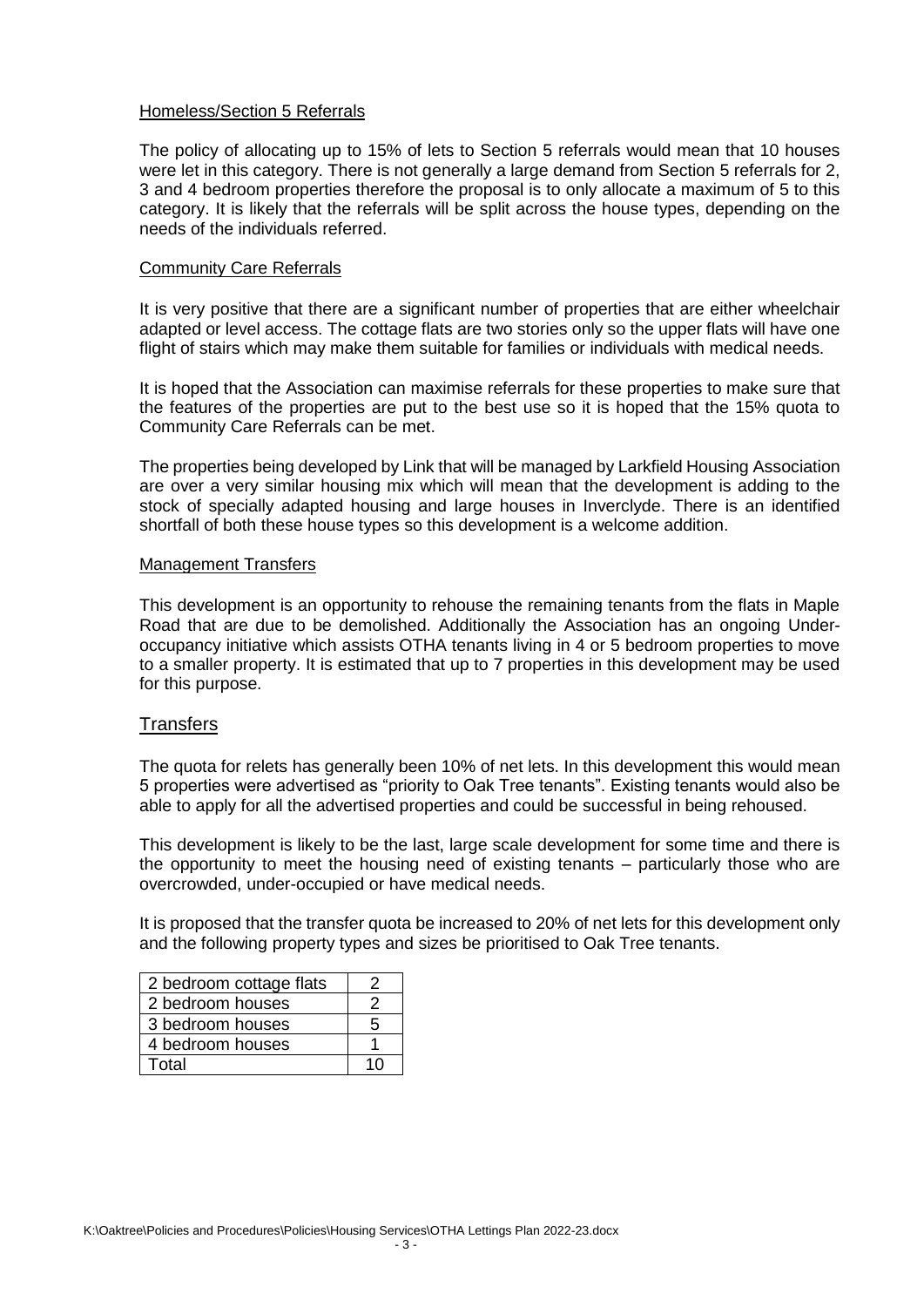### Sensitive Letting

The Joint Allocations Policy and the Lettings Plan both allow an element of discretion in particular circumstances when there is evidence to support the decision. An example of this could be to restrict the number of children in an area where there is already an over concentration of that type of household.

The cottage flats in the Ravenscraig development are 10 blocks of flats, 7 of which have a two bedroom wheelchair flat on the ground floor and a two bedroom flat above.

Allowing a potential element of under-occupation for the first floor flats may provide a more balanced household mix for these properties and reduce the overall child density. There will be 49 family houses of varying sizes available overall.

Therefore, it is proposed that when the upper 2 bedroom flats are being advertised for let, applicants on the 1 bedroom list will also be able to apply.

| Quota                               | Total no | Percentage |
|-------------------------------------|----------|------------|
| <b>Section 5 Referrals</b>          | 5        | 7%         |
| Community Care referrals (via HSCP) | 11       | 15%        |
| <b>Management Transfer</b>          |          | 10%        |
| Of the remaining 48 properties      |          |            |
| <b>OTHA Transfer List via ICHR</b>  | 10       | 21%        |
| Other referrals (Womens Aid)        | 2        | 4%         |
| <b>ICHR Housing List</b>            | 36       | 75%        |
| Total                               | 71       | 100%       |

The proposed lettings plan for Ravenscraig is as follows:

# **3. Sensitive Lettings**

In rare cases, which will be documented with a proper audit trail with the reasons behind any decision, the policy may be departed from to allow for sensitive letting. The committee will be kept informed of any such cases(s), which will form no more than 5% of lets. This may occur in relation to individual lets to avoid a specific management problem arising or to deal with particular sensitivities. Examples of when sensitive lettings may apply would be:

- to refuse to house the perpetrator of domestic abuse close to the victim;
- to comply with Multi Agency Public Protection Arrangements;
- to avoid future management problems for individuals who have already been the victim of serious and long standing problems through a previous let.
- Where an unusual opportunity to meet need arises (such as an adapted property or a particularly large property) or where a let arises in a special needs project, the decision can be taken not to apply the quota and to let in accordance with the Housing Manager's view of what will achieve the best use of the property.

# **4. Under-Occupancy Lettings Initiative**

OTHA is aware that there is a shortage of 4 and 5 bedroom properties across all the RSL housing stock in Inverclyde. Whilst newbuild developments are adding to RSL stock, the numbers of large houses remains low, relative to demand.

To make the best use of its stock and assist with demand for larger houses, OTHA will consider a voluntary Management Transfer for tenants who are currently under-occupying 4 or 5 bedroom properties to the size and type of property that fits their current household.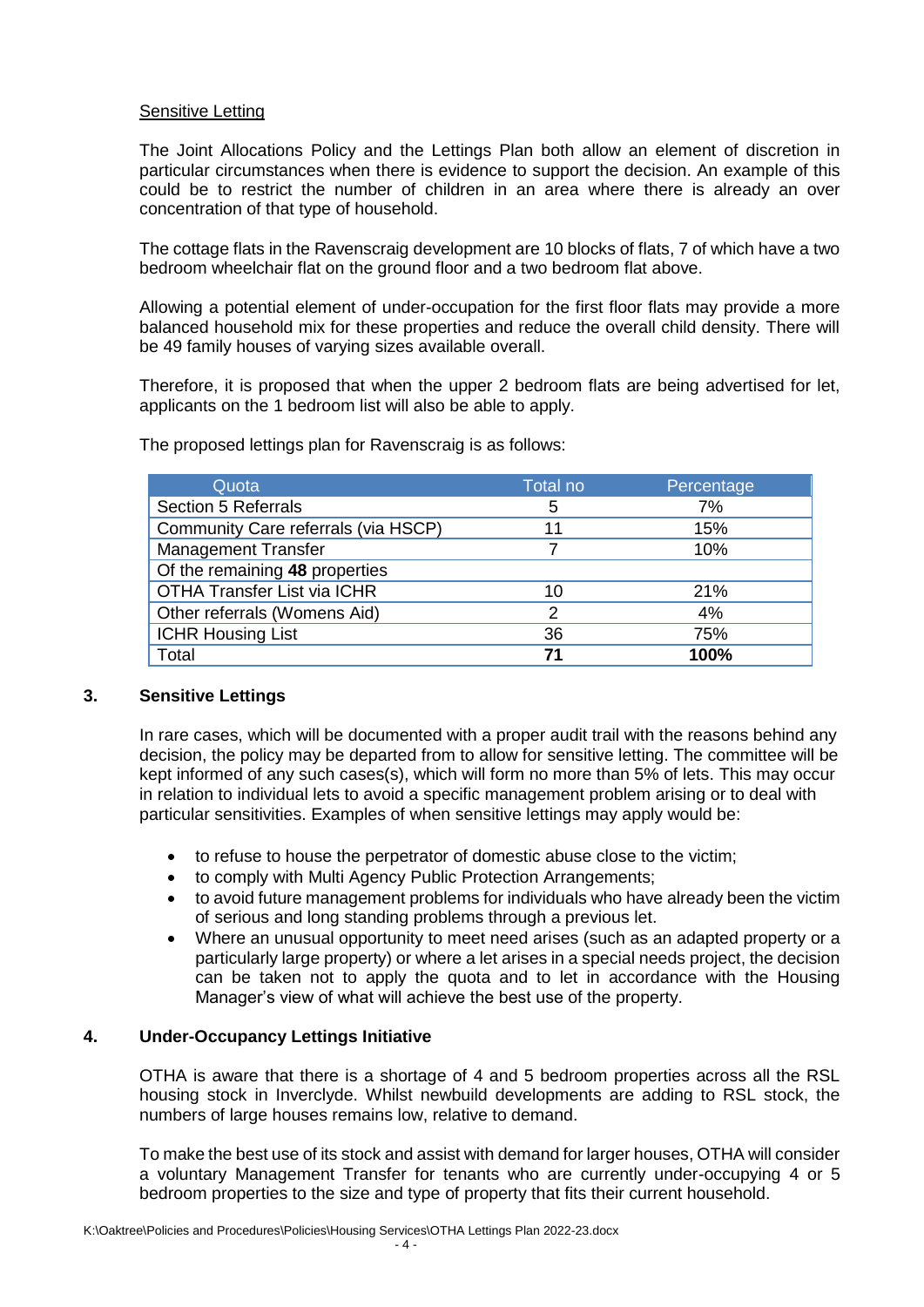# **5. Low Demand**

OTHA aims to ensure fairness by the application of the Allocations Policy. However, the effect of strict application in all cases may disrupt the aim of creating balanced and sustainable communities. Some areas are affected by a higher level of multiple deprivation & social exclusion. Specific properties or house types within areas and can be classified as 'low demand'. OTHA will put into place strategies to create more balanced communities, improve tenancy sustainment and to reduce turnover.

Strategies may include a different void standard, additional services, and physical changes to the property. In addition, any strategy may include changes to the policy affecting decisions around letting specific to the areas/properties or house types including:

- Allocation of quotas
- Restriction on the use of properties for leasing temporary furnished accommodation
- Positive priority for certain groups

Sensitive letting policies must be operated within the law and so discrimination on the grounds of age, disability or other protected characteristics is prohibited.

The areas considered as low demand in 2022-23 are:-

| Maple Road Flats                                |       | 101 |
|-------------------------------------------------|-------|-----|
| Bow Farm Flats (Murray Street and Tasker Street |       | 24  |
| <b>76 Belville Street Flats</b>                 |       |     |
| 9 Hope Street                                   |       |     |
|                                                 | Total | 141 |

#### **5. Homelessness**

OTHA will assist in the alleviation of homelessness in Inverclyde by accepting direct applications from homeless people via the choice based lettings housing list and by accepting Section 5 Referrals under the Housing (Scotland) Act 2001 from Inverclyde Council according to the terms of the agreed Section 5 Protocol.

OTHA also provides properties directly leased to Inverclyde Council for use as temporary furnished accommodation and fully supports the partnership working with HSCP to continue with the Rapid Rehousing Transition Plan and Housing First initiatives currently in place

#### **6. Asset Management Strategy**

The Association has been considering alternatives to the traditional method of letting properties in accordance with the Allocations Policy – particularly for the properties identified as low demand because of their location, property type or other characteristics.

The Association may need to take the decision to hold properties as unlettable or consider further disposal or demolition of properties in line with the Asset Management Strategy.

# **7. Maple Road Flats**

At the Management Committee in February 2020 the decision was taken to close & empty 65 unimproved properties with a view to demolition over a 3 year period and in principal to retain 36 improved properties.